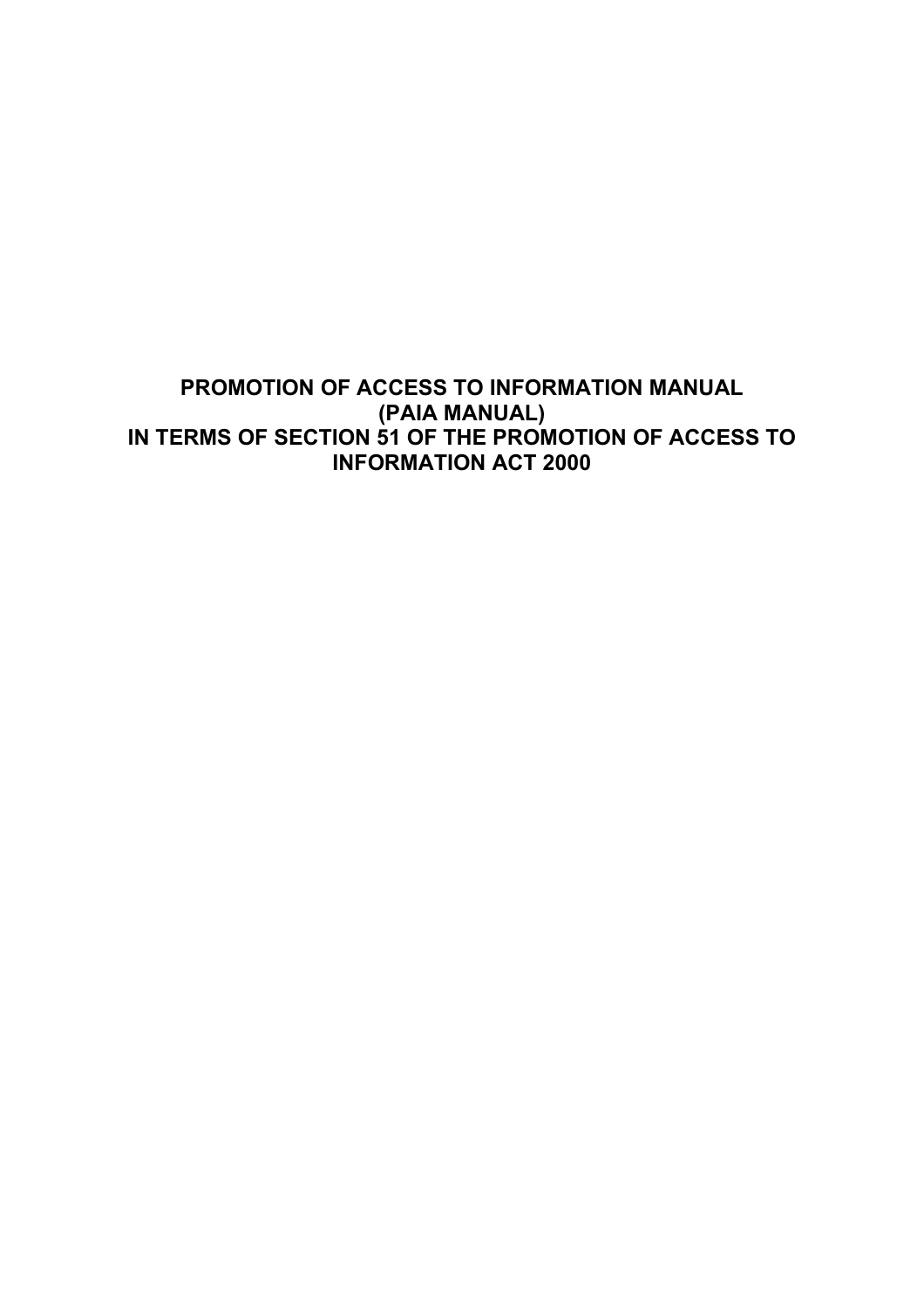# **CONTENTS**

| 1.               |  |
|------------------|--|
| 2.               |  |
| 3.               |  |
| 4.               |  |
| 5.               |  |
| 6.               |  |
| $\overline{7}$ . |  |
| 8.               |  |
| 9.               |  |
| 10.              |  |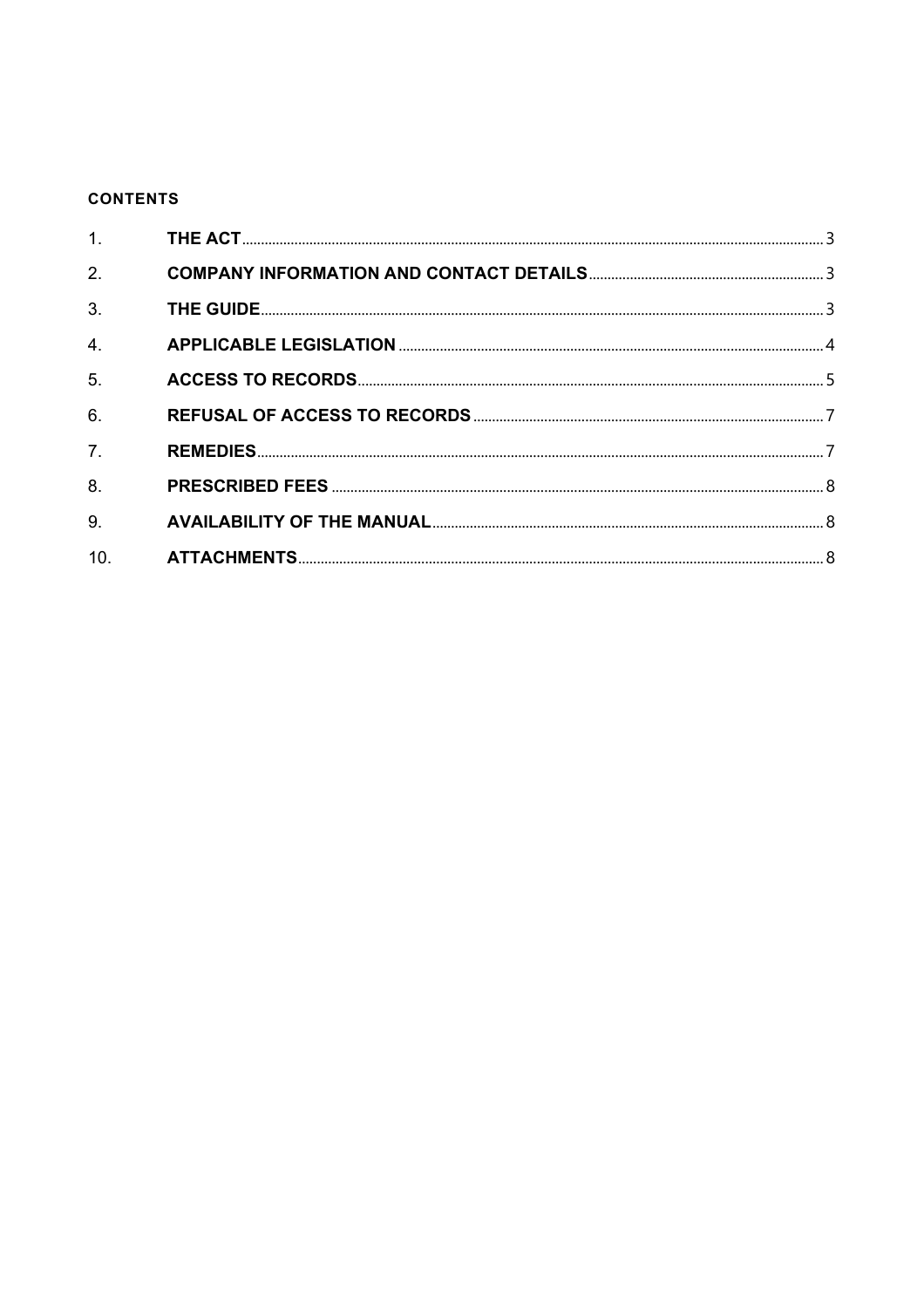## 1. THE ACT

The Promotion of Access to Information Act, 2000, PAIA gives effect to section 32 of the Constitution, which provides that everyone has the right to access information held by the State, as well as information held by another person (or private body) when such privately held information is required to exercise a right or to protect a right.

PAIA, provides that a person requesting information must be given access to any record of a private body, if that record is required for the exercise or the protection of a right. However, such request has to comply with the procedural requirements laid down by the Act.

This Promotion of Access to Information Manual ("the Manual") has been compiled in accordance with section 14 of the Act. The aim of this Manual is to facilitate the requests for access to records from CTU as contemplated under the Act.

# 2. COMPANY INFORMATION AND CONTACT DETAILS

Claredon Transport Underwriting Managers (Proprietary) Limited with registration number: 88/04921/07 ("**CTU**") is a specialist insurance Underwriting Manager for the Commuter Taxi and Bus industries, providing a range of comprehensive insurance products, benefits and services following incidents of theft, hijacking or accidents. CTU was established in 1991, specifically to cater to the growing insurance needs of the Mini-Bus Taxi industry in South Africa.

The Chief Operating Officer of CTU has been duly appointed as the Deputy Information Officer by the Chief Executive Officer, to act as the person to whom requests for access to information must be made in terms of the Act.

| ATTENTION:<br>Postal address: | <b>Chief Operating Officer (Deputy Information Officer)</b><br>P.O. Box 84216<br>Greenside<br>Johannesburg<br>2034 |
|-------------------------------|--------------------------------------------------------------------------------------------------------------------|
| Physical address:             | 1 <sup>st</sup> Floor Village Green,<br>127 Greenway<br>Greenside<br>Johannesburg                                  |
| Telephone:                    | $(011)$ 274 1300                                                                                                   |
| E-mail address:               | justinm@ctu.co.za                                                                                                  |
| Website:                      | www.ctu.co.za                                                                                                      |

### 3. THE GUIDE

The PAIA guide is available in all official South African languages at no cost, and any person may request a copy of the guide. A copy of the guide may be obtained by contacting the Information Regulator at:

**The Information Regulator** JD House 27 Stiemens Street Braamfontein Johannesburg 2001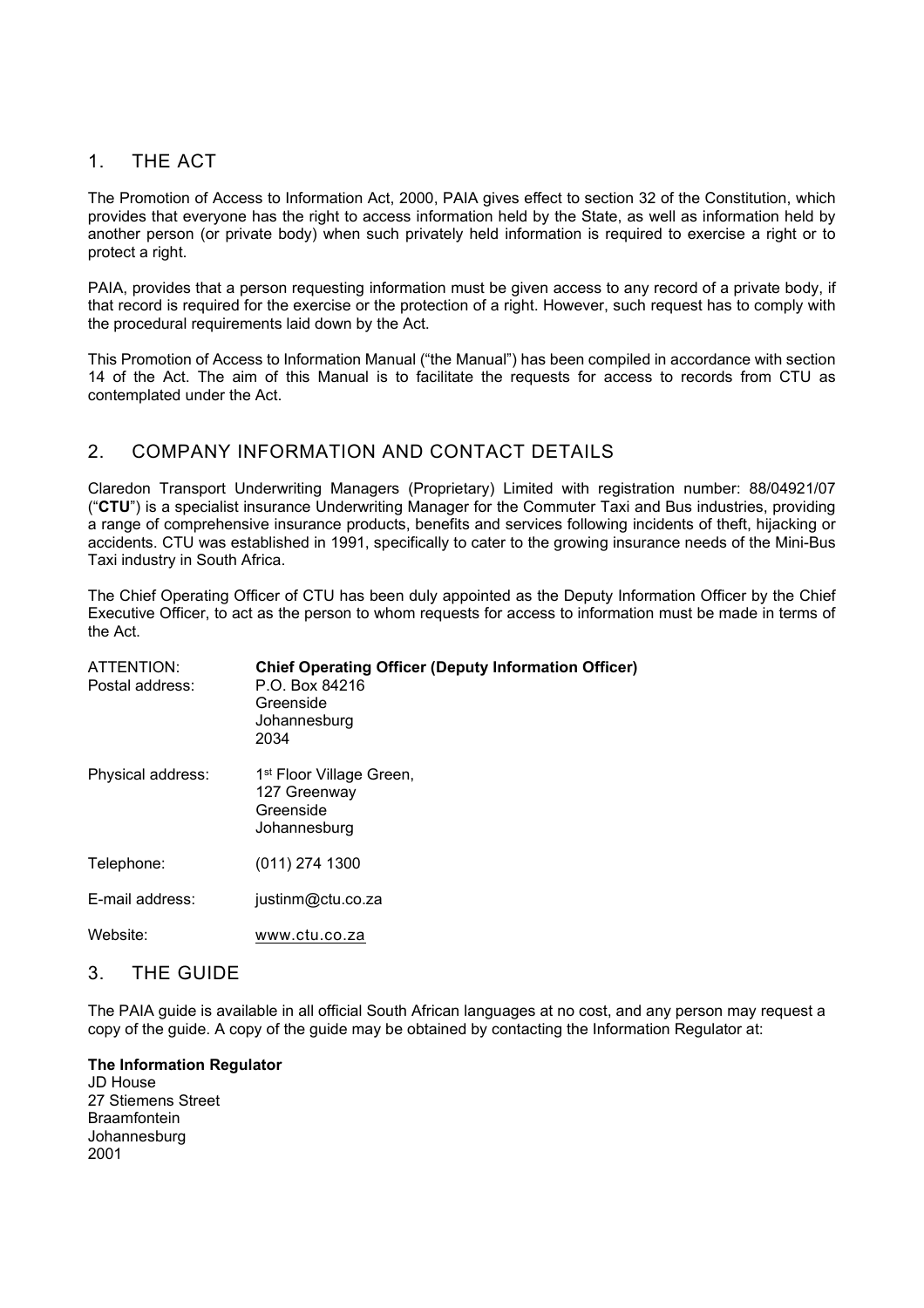P.O Box 31533 Braamfontein, Johannesburg, 2017<br>Telephone: +27 10 023 5207 Telephone: +27 10 023 5207<br>Website: https://www.just <https://www.justice.gov.za/inforeg/index.html>

# 4. APPLICABLE LEGISLATION

Where applicable to CTU's operations, information is available in accordance with the following legislation, including but not limited to:

- Income Tax Act 58 of 1962
- Company Act 71 of 2008
- Value-Added Tax Act 89 of 1991
- Skills Development Levies Act 9 of 1999
- Pension Funds Act 24 of 1956
- Medical Schemes Act 131 of 1998
- Insurance Act 18 of 2017
- Financial Advisory and Intermediary Services Act 37 of 2002
- Broad-Based Black Economic Empowerment Act 53 of 2003
- Employment Equity Act 55 of 199
- Unemployment Insurance Contributions Act 4 of 2002
- Unemployment Insurance Act 63 of 2001
- Occupational Health and Safety Act 85 of 1993
- Compensation for Occupational Injuries and Diseases Act 130 of 1993
- Labour Relations Act 66 of 1995
- Basic Conditions of Employment Act 75 of 1997
- National Minimum Wage Act 9 of 2018
- Maintenance of Surviving Spouses Act 27 of 1990
- Protected Disclosures Act 26 of 2000
- Competition Act 89 of 1998
- National Payment System Act 78 of 1998
- Estate Duty Act 45 of 1955
- Preferential Procurement Policy Framework Act 5 of 2000
- Protection of Personal Information Act 4 of 2013
- Promotion of Access to Information Act 2 of 2000
- Promotion of Administrative Justice Act 3 of 2000
- Promotion of Equality and Prevention of Unfair Discrimination Act 4 of 2000
- National Credit Act 34 of 2005
- Consumer Protection Act 68 of 2008
- Identification Act 68 of 1997
- Corruption Act 94 of 1992
- Financial Intelligence Centre Act 38 of 2001
- Regulation of Interception of Communications and Provision of Communication-related Information Act 70 of 2002
- Disaster Management Act 57 of 2002
- Protection of Constitutional Democracy against Terrorist and Related Activities Act 33 of 2004
- Financial Institutions (Protection of Funds) Act 28 of 2001
- Prevention and Combating of Corrupt Activities Act 12 of 2004
- Prevention of Organised Crime Act 121 of 1998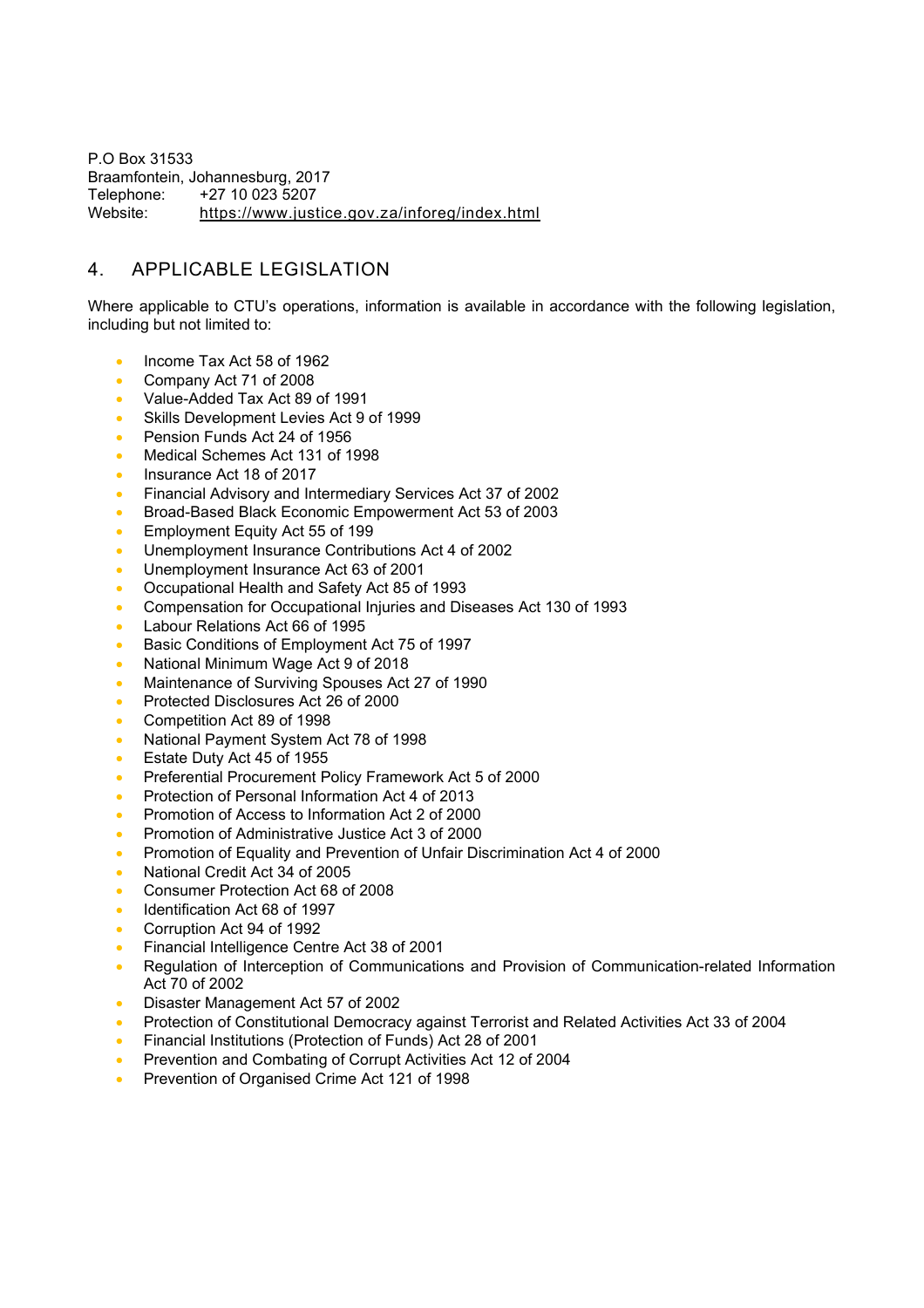# 5. ACCESS TO RECORDS

### 5.1 Subjects and Categories of Records held

The inclusion of any subject or category of records should not be taken as an indication that records falling within those subjects and/or categories will be made available under the Act. In particular, certain grounds of refusal as set out in the Act may be applicable to a request for such records.

- Company Information
- Financial and Tax Records
- Banking Details
- Employment Records
- Intellectual Property
- Insurance Records
- Immovable and Movable Property Records
- Information Technology
- Agreements relating to the Business Activities
- Miscellaneous Agreements
- Correspondence
- Information relating to legal proceedings
- Interests and Investments

### 5.2 Classification and Descriptions

| <b>Class</b>   | <b>Access classification</b> | <b>Class Description</b>                                                                                                                                                         |
|----------------|------------------------------|----------------------------------------------------------------------------------------------------------------------------------------------------------------------------------|
| $\mathsf a$    | May be Disclosed             | <b>Public Access Document</b>                                                                                                                                                    |
| $\overline{b}$ | May not be Disclosed         | Request after commencement of criminal or civil<br>proceedings [s7]                                                                                                              |
| $\mathbf c$    | May be Disclosed             | Subject to copyright                                                                                                                                                             |
| $\overline{d}$ | <b>Limited Disclosure</b>    | Personal Information that belongs to the requester of that<br>information [s61]                                                                                                  |
| $\mathbf e$    | May not be Disclosed         | Unreasonable disclosure of personal information of<br>Natural person [s63(1)]                                                                                                    |
| $\overline{f}$ | May not be Disclosed         | Likely to harm the commercial or financial interests of<br>third party $[s64(a)(b)]$<br>Likely to harm the Company or third party in contract or<br>other negotiations [s64 (c)] |
| g              | May not be Disclosed         | Would breach a duty of confidence owed to a third party in terms<br>of an Agreement [s65]                                                                                        |
| h              | May not be Disclosed         | Likely to compromise the safety of individuals or<br>protection of property [s66]                                                                                                |
|                | May not be Disclosed         | Legally privileged document [s67]                                                                                                                                                |
|                | May not be Refused           | Environmental testing / investigation which reveals public<br>safety / environmental risks [s64(2); s68(2)]                                                                      |
| $\sf k$        | May not be Disclosed         | Commercial information of Private Body [s68]                                                                                                                                     |
|                | May not be Disclosed         | Likely to prejudice research and development information of the<br>Company or a third party [s69]                                                                                |
| m              | May not be Refused           | Disclosure in public interest [s70]                                                                                                                                              |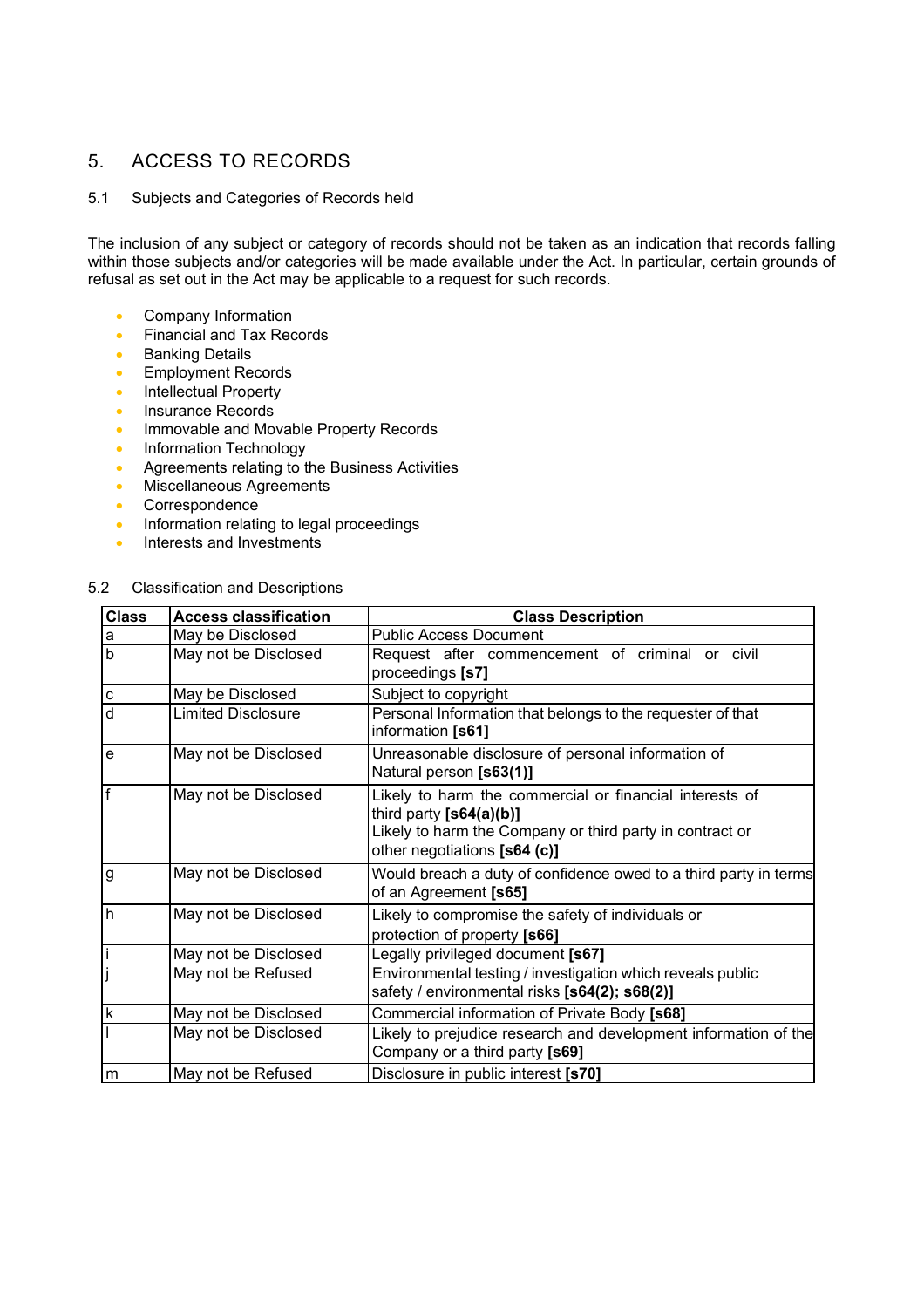### 5.3 Summary of Available Records

| <b>Departmental Records</b>    | <b>Subject</b>                             | <b>Class</b> |
|--------------------------------|--------------------------------------------|--------------|
| <b>Business Development,</b>   | Product catalogues                         | a,d          |
| Communications and             | Public records                             | a            |
| <b>Corporate Affairs</b>       | Media releases                             | a            |
| <b>Human Resources</b>         | <b>Market information</b>                  |              |
|                                | Operating manuals                          | d            |
|                                | Product sales                              | a            |
|                                | Marketing and new business development     |              |
|                                | strategies                                 |              |
|                                | Customer data base                         |              |
|                                | Employee records                           | d,e,i        |
|                                | <b>Employment Contracts</b>                | d,e          |
|                                | Human Resources guidelines, policies and   |              |
|                                | procedures                                 |              |
|                                | <b>Employee Medical Records</b>            | d,e,h        |
| <b>Strategy and Commercial</b> | General contract documentation             | f,           |
| <b>Finance and Governance</b>  | <b>Audited financial statements</b>        | a            |
|                                | Tax records                                |              |
|                                | Management accounts                        | d            |
|                                | Asset registers                            |              |
|                                | <b>Statutory records</b>                   | a            |
|                                | Company guidelines policies and procedures | d            |
| Technical                      | Programme management records               |              |
|                                | Trademarks                                 |              |
|                                | <b>Quality records</b>                     |              |
|                                | <b>Engineering records</b>                 |              |
| Properties                     | <b>Asset registers</b>                     |              |
|                                | Title deeds                                | d            |
|                                | Leases                                     | d            |

- 5.4 The Request Procedure and Fees
	- 5.4.1 The requester must use the prescribed form (Annexure A) to make the request for access to a record. This must be made to the Deputy Information Officer. This request must be made to the address or electronic mail address of the Deputy Information Officer of CTU.
	- 5.4.2 The requester must provide sufficient detail on the request form to enable the Deputy Information Officer to identify the record and the requester. The requester should also indicate which form of access is required. The requester should also indicate if he or she wishes to be informed in any other manner and state the necessary particulars to be so informed.
	- 5.4.3 The requester must identify the right that he or she is seeking to exercise or protect and provide an explanation as to why the requested record is required for the exercise or protection of that right.
	- 5.4.4 If a request is made on behalf of a person, the requester must submit proof of the capacity in which the requester is making the request to the satisfaction of the Deputy Information Officer.
	- 5.4.5 The Deputy Information Officer must notify the requester (other than a personal requester) by notice, requiring the requester to pay the fee of R50 before further processing the request. A personal requester does not pay such fee.
	- 5.4.6 The requester may lodge an internal appeal or an application to the court against the tender or payment of the request fee.
	- 5.4.7 The Deputy Information Officer will then decide on the request and notify the requester in the required form.
	- 5.4.8 If the request is granted then a further access fee must be paid for the search, reproduction, preparation and for any time that had exceeded the prescribed hours to search and prepare the record for disclosure.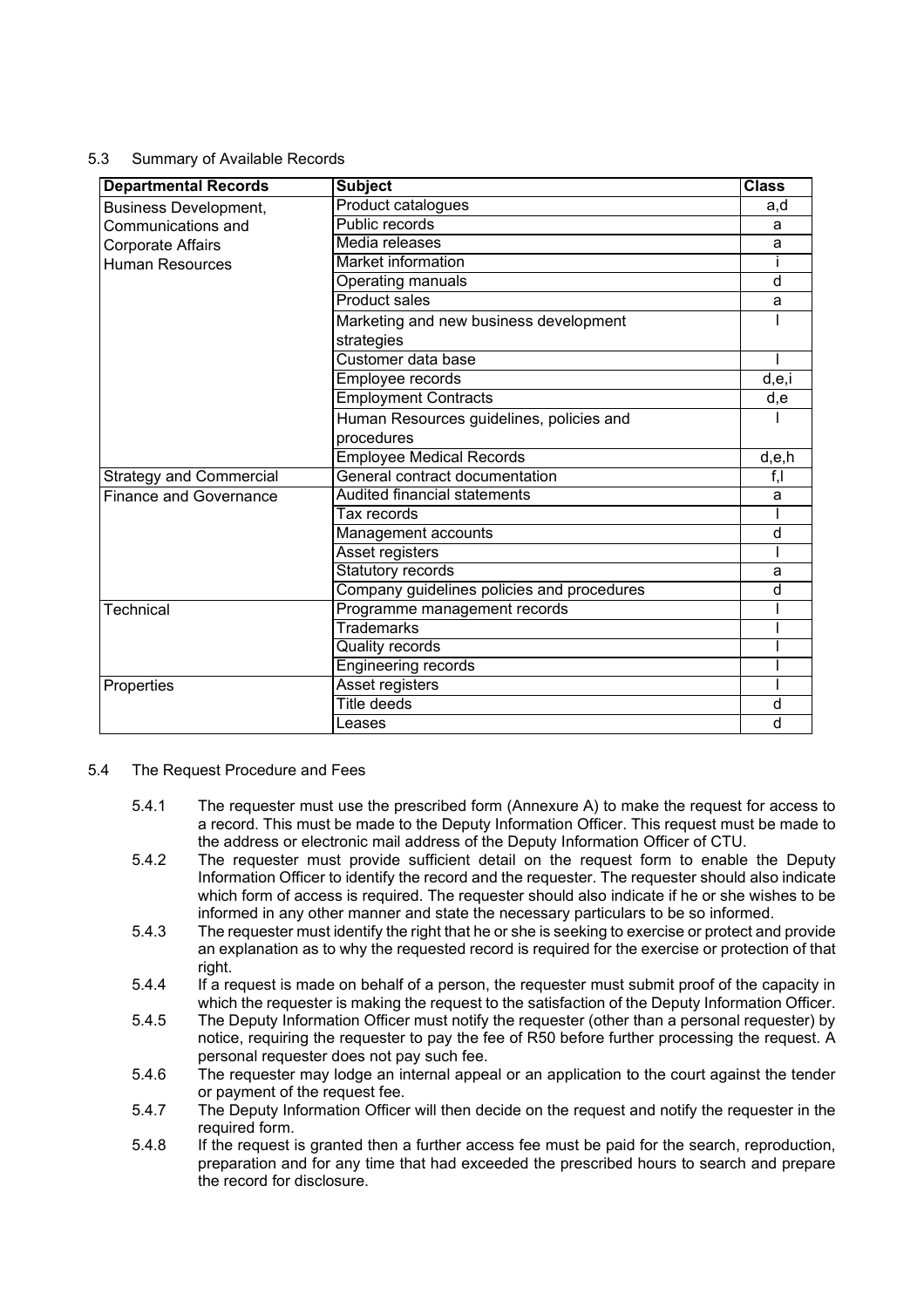# 6. REFUSAL OF ACCESS TO RECORDS

- 6.1 Grounds to refuse Access
	- 6.1.1 All requests that meet the requirements detailed above will be processed in line with the time limits as set out in PAIA. Requests may be refused based on the following grounds, as set out in PAIA
		- Mandatory protection of privacy of a third party who is a natural person;<br>• Mandatory protection of commercial information of a third party:
		- Mandatory protection of commercial information of a third party;<br>• Mandatory protection of certain confidential information of a third
		- Mandatory protection of certain confidential information of a third party;
		- Mandatory protection of records privileged from production in legal proceedings;
		- Commercial information of CTU; or<br>• Mandatory protection of research in
		- Mandatory protection of research information of a third party and of CTU.
	- 6.1.2 Requestors will be informed within 30 (thirty) days of a decision on whether the request for access has been granted or refused.
	- 6.1.3 This 30 (thirty) day period may be extended for a further 30 (thirty) day period if more time is required to gather the requested information. The requestor will however be notified if the initial 30 (thirty) day notice period will be extended for a further 30 (thirty) days.
	- 6.1.4 Requests for information that are clearly frivolous or vexatious, of which involve an unreasonable diversion of resources shall by refused;
	- 6.1.5 All requests for information will be assessed on their own merits and in accordance with the applicable legal principles and legislation.

#### 6.2 Additional Grounds

The Promotion of Access to Information Act provides several grounds on which a request for access to information must be refused. These grounds mainly concern instances where the privacy and interests of other individuals are protected, where such records are already otherwise publicly available, where public interests are not served, the mandatory protection of commercial information of a third party, and the mandatory protection of certain confidential information of a third party.

### 7. REMEDIES

#### 7.1 Internal Remedies

CTU does not have internal appeal procedures. The decision made by the Deputy Information Officer is final. Requesters will have to exercise such external remedies at their disposal if the request for information is refused and the requestor is not satisfied with the answer supplied by the Deputy Information Officer.

#### 7.2 External Remedies

- 7.2.1 A requestor that is dissatisfied with the Deputy Information Officer's reasons for refusal to disclose information, may within 30 (thirty) days of notification of the decision, apply to a Court for relief.
- 7.2.2 A third party dissatisfied with the Deputy Information Officer's reasons for refusal to disclose information, may within 30 (thirty) days of notification of the decision, apply to a Court for relief.

For the purposes of the Act, the relevant Courts that have jurisdiction for such applications are:

- Constitutional Court;
- **High Court;**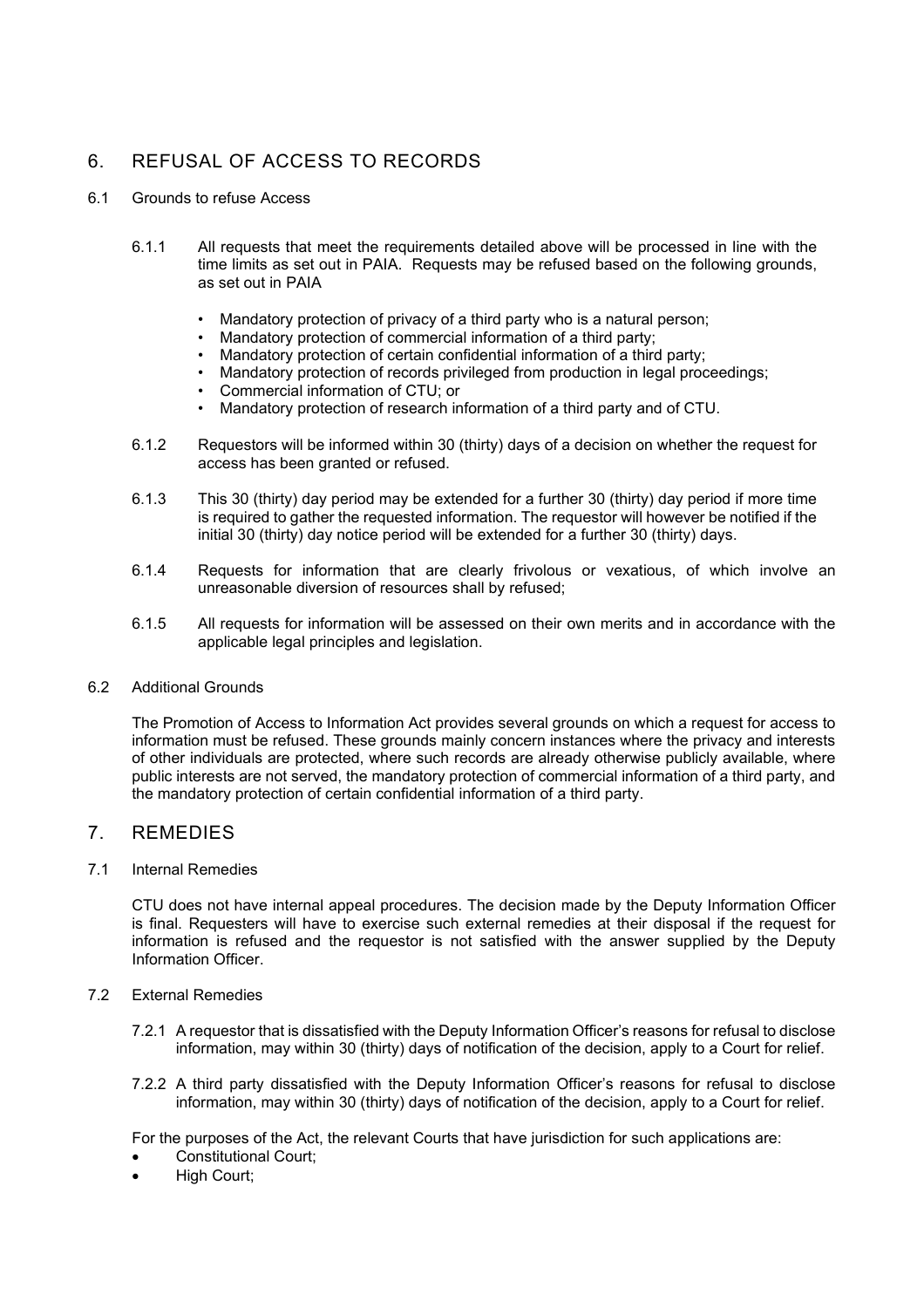- Another court of similar status; or
- Magistrate's Court designated by Minister of Justice and Constitutional Development.

# 8. PRESCRIBED FEES

- 8.1 The applicable fees are prescribed in terms of the Regulations promulgated under the Act. There are two types of fees payable:
	- **Request fee**: A non-refundable request fee of R50 (excluding VAT) is payable on submission of any request for access to any record. This does not apply if the request is for personal records of the person requesting – in this instance no fee is payable.
	- **Access fee**: An access fee is payable prior to being granted access to the records in the form required. These fees are prescribed in Part III of Annexure A as defined in Government gazette Notice No. 187, Regulation 11.
- 8.2 When the request is received by the Deputy Information Officer, such officer will by notice require the requester to pay the prescribed fee before further processing of the request.
- 8.3 If the search for the record has been made and the preparation of the record for disclosure, including arrangement to make it available in the requested form, requires more than the hours prescribed in the regulations for this purpose, the Deputy Information Officer will notify the requester to pay as a deposit the prescribed portion of the access fee which would be payable if the request is granted.
- 8.4 The Deputy Information Officer will withhold a record until the requester has paid the relevant fee.
- 8.5 A requester whose request for access to a record has been granted, must pay an access fee that is calculated to include, where applicable, the request fee, the process fee for reproduction and for the search and preparation, and for any time reasonably required in excess of the prescribed hours to search for and prepare the record for disclosure including making arrangements to make it available in the requested form.
- 8.6 If a deposit has been paid in respect of a request for access, which is refused, the Deputy Information Officer concerned must repay the deposit to the requester.
- 8.7 All fees are subject to change as allowed for in the Act and as a consequence such escalations may not always be immediately available at the time of the request being made. Requesters will be informed of any changes to the fees prior to making a payment.
- 9. AVAILABILITY OF THE MANUAL
- 9.1 The manual is available for inspection at the offices of CTU at no cost and on the website [www.ctu.co.za.](http://www.ctu.co.za/) Copies are also available with the SAHRC.
- 9.2 This PAIA Manual is made available in terms of Regulation Number R.187 of 15 February 2002. The manual will be updated at such intervals as may be deemed necessary.

# 10. ATTACHMENTS

# **Appendix A: Request for Information Form**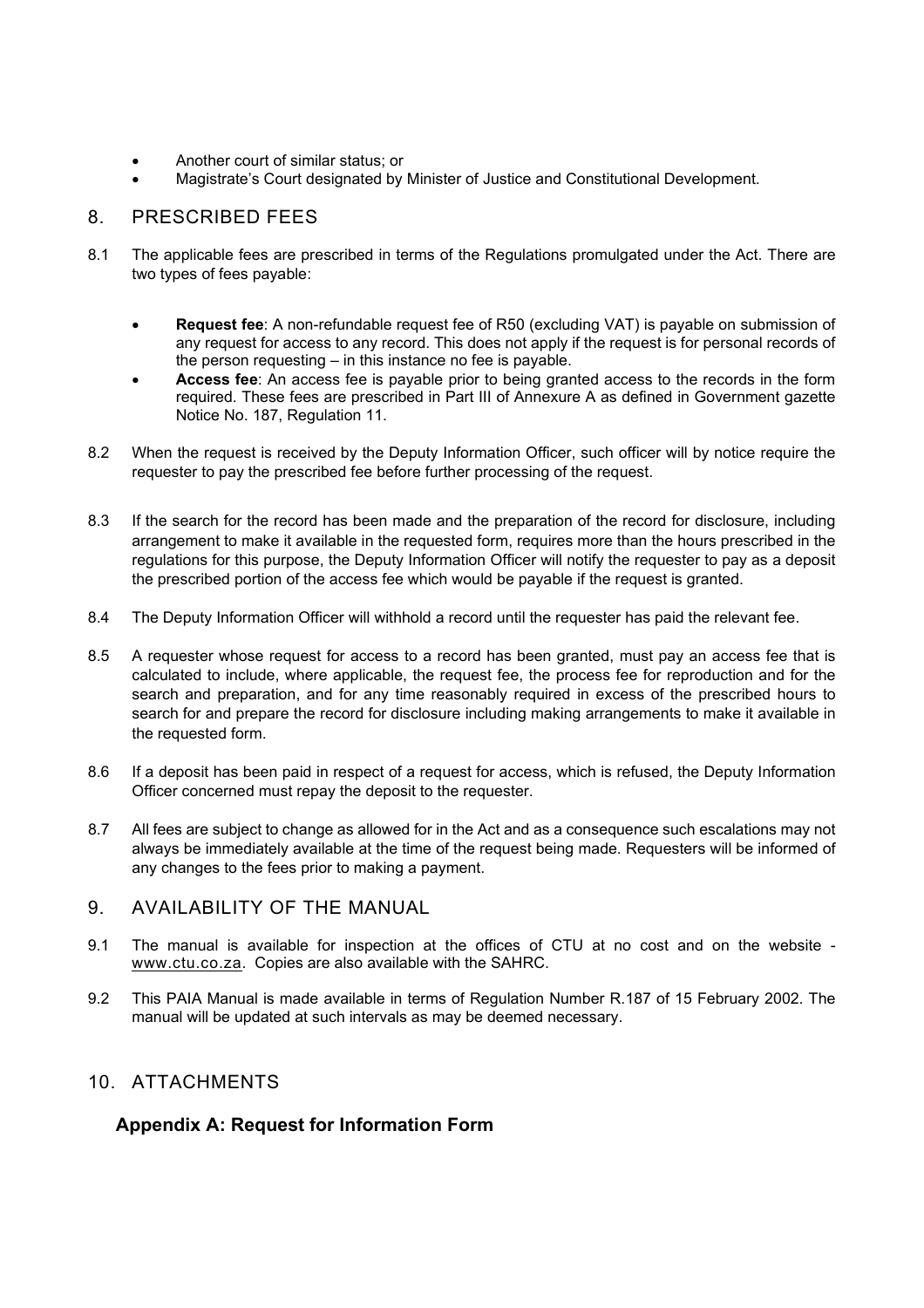### **"APPENDIX A"**

# **REQUEST FOR ACCESS TO RECORD OF PRIVATE BODY**

(Section 53(1) of the Promotion of Access to Information Act, 2000 (Act No. 2 of 2000))

**[Regulation 10]**

### **1. PARTICULARS OF PERSON REQUESTING ACCESS TO INFORMATION**

| Full Names & Surname:  |       |
|------------------------|-------|
| Identification Number: |       |
| Telephone Number:      |       |
| Fax Number:            |       |
| E-Mail Address:        |       |
| Postal Address:        |       |
|                        | Code: |

### **2. PARTICULARS OF PERSON ON WHOSE BEHALF THE REQUEST IS MADE**

Only complete this section if a request for information is made on behalf of another person.

Full Names & Surname: Identification / Company Number:

#### **3. PARTICULARS OF REQUESTED INFORMATION**

Provide full particulars of the information to which access is requested. If the provided space is not sufficient, please continue on a separate page and attach it to this form. Any additional pages submitted must be initialled and signed.

\_\_\_\_\_\_\_\_\_\_\_\_\_\_\_\_\_\_\_\_\_\_\_\_\_\_\_\_\_\_\_\_\_\_\_\_\_\_\_\_\_\_\_\_\_\_\_\_\_\_\_\_\_\_\_\_\_\_\_\_\_\_\_\_\_\_\_\_\_\_\_\_\_\_\_\_\_\_\_\_\_\_\_\_\_\_\_\_\_\_\_\_\_\_\_\_\_\_\_\_\_\_\_\_\_\_\_\_\_\_\_\_\_\_\_\_\_\_\_\_\_ \_\_\_\_\_\_\_\_\_\_\_\_\_\_\_\_\_\_\_\_\_\_\_\_\_\_\_\_\_\_\_\_\_\_\_\_\_\_\_\_\_\_\_\_\_\_\_\_\_\_\_\_\_\_\_\_\_\_\_\_\_\_\_\_\_\_\_\_\_\_\_\_\_\_\_\_\_\_\_\_\_\_\_\_\_\_\_\_\_\_\_\_\_\_\_\_\_\_\_\_\_\_\_\_\_\_\_\_\_\_\_\_\_\_\_\_\_\_\_\_\_ \_\_\_\_\_\_\_\_\_\_\_\_\_\_\_\_\_\_\_\_\_\_\_\_\_\_\_\_\_\_\_\_\_\_\_\_\_\_\_\_\_\_\_\_\_\_\_\_\_\_\_\_\_\_\_\_\_\_\_\_\_\_\_\_\_\_\_\_\_\_\_\_\_\_\_\_\_\_\_\_\_\_\_\_\_\_\_\_\_\_\_\_\_\_\_\_\_\_\_\_\_\_\_\_\_\_\_\_\_\_\_\_\_\_\_\_\_\_\_\_\_ \_\_\_\_\_\_\_\_\_\_\_\_\_\_\_\_\_\_\_\_\_\_\_\_\_\_\_\_\_\_\_\_\_\_\_\_\_\_\_\_\_\_\_\_\_\_\_\_\_\_\_\_\_\_\_\_\_\_\_\_\_\_\_\_\_\_\_\_\_\_\_\_\_\_\_\_\_\_\_\_\_\_\_\_\_\_\_\_\_\_\_\_\_\_\_\_\_\_\_\_\_\_\_\_\_\_\_\_\_\_\_\_\_\_\_\_\_\_\_\_\_ \_\_\_\_\_\_\_\_\_\_\_\_\_\_\_\_\_\_\_\_\_\_\_\_\_\_\_\_\_\_\_\_\_\_\_\_\_\_\_\_\_\_\_\_\_\_\_\_\_\_\_\_\_\_\_\_\_\_\_\_\_\_\_\_\_\_\_\_\_\_\_\_\_\_\_\_\_\_\_\_\_\_\_\_\_\_\_\_\_\_\_\_\_\_\_\_\_\_\_\_\_\_\_\_\_\_\_\_\_\_\_\_\_\_\_\_\_\_\_\_\_ \_\_\_\_\_\_\_\_\_\_\_\_\_\_\_\_\_\_\_\_\_\_\_\_\_\_\_\_\_\_\_\_\_\_\_\_\_\_\_\_\_\_\_\_\_\_\_\_\_\_\_\_\_\_\_\_\_\_\_\_\_\_\_\_\_\_\_\_\_\_\_\_\_\_\_\_\_\_\_\_\_\_\_\_\_\_\_\_\_\_\_\_\_\_\_\_\_\_\_\_\_\_\_\_\_\_\_\_\_\_\_\_\_\_\_\_\_\_\_\_\_ \_\_\_\_\_\_\_\_\_\_\_\_\_\_\_\_\_\_\_\_\_\_\_\_\_\_\_\_\_\_\_\_\_\_\_\_\_\_\_\_\_\_\_\_\_\_\_\_\_\_\_\_\_\_\_\_\_\_\_\_\_\_\_\_\_\_\_\_\_\_\_\_\_\_\_\_\_\_\_\_\_\_\_\_\_\_\_\_\_\_\_\_\_\_\_\_\_\_\_\_\_\_\_\_\_\_\_\_\_\_\_\_\_\_\_\_\_\_\_\_\_ \_\_\_\_\_\_\_\_\_\_\_\_\_\_\_\_\_\_\_\_\_\_\_\_\_\_\_\_\_\_\_\_\_\_\_\_\_\_\_\_\_\_\_\_\_\_\_\_\_\_\_\_\_\_\_\_\_\_\_\_\_\_\_\_\_\_\_\_\_\_\_\_\_\_\_\_\_\_\_\_\_\_\_\_\_\_\_\_\_\_\_\_\_\_\_\_\_\_\_\_\_\_\_\_\_\_\_\_\_\_\_\_\_\_\_\_\_\_\_\_\_

\_\_\_\_\_\_\_\_\_\_\_\_\_\_\_\_\_\_\_\_\_\_\_\_\_\_\_\_\_\_\_\_\_\_\_\_\_\_\_\_\_\_\_\_\_\_\_\_\_\_\_\_\_\_\_\_\_\_\_\_\_\_\_\_\_\_\_\_\_\_\_\_\_\_\_\_\_\_\_\_\_\_\_\_\_\_\_\_\_\_\_\_\_\_\_\_\_\_\_\_\_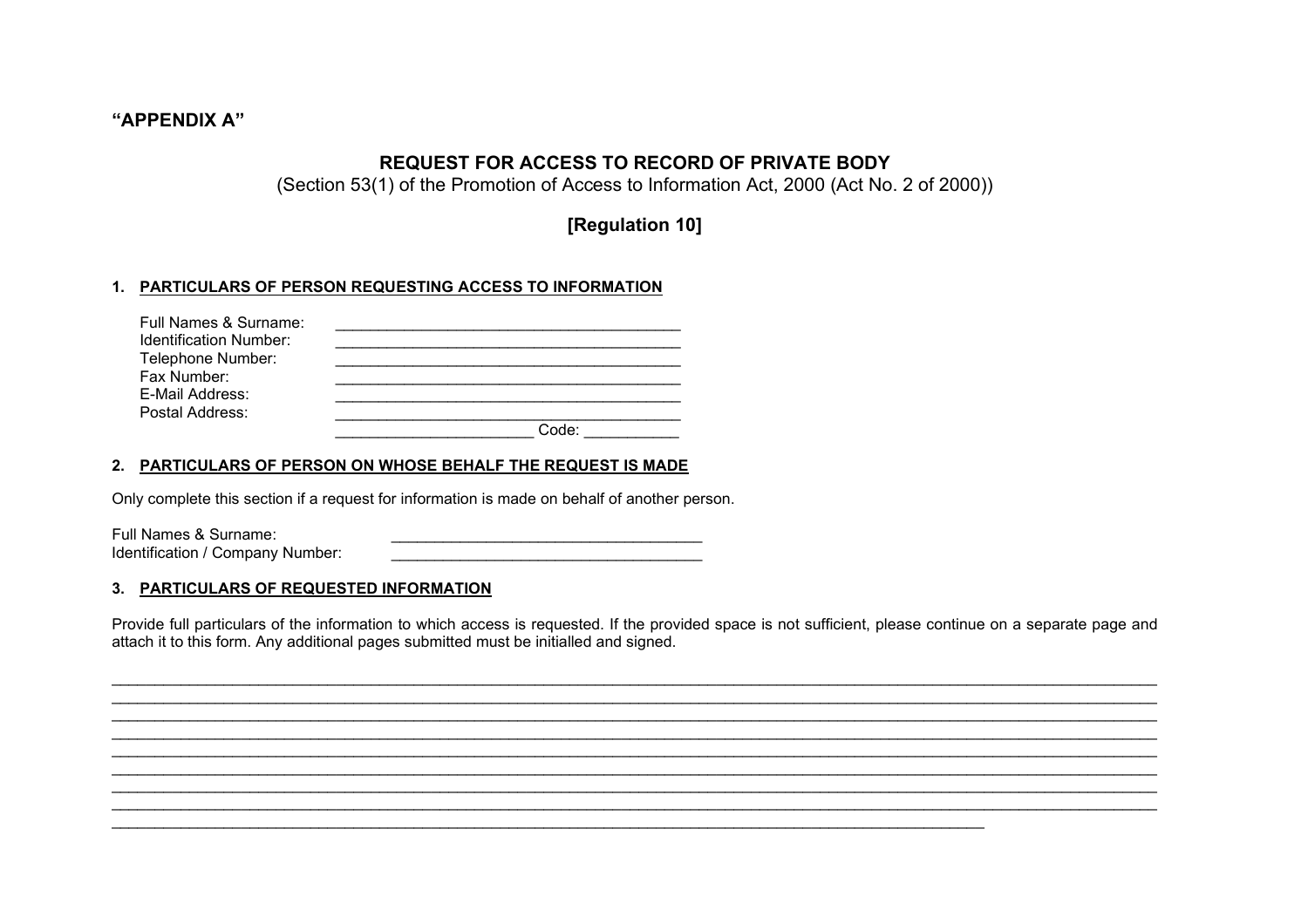#### 4. FORMAT IN WHICH INFORMATION IS REQUESTED

Indicate the format in which the information requested is required. Please note that the request for access in the specified format may depend on the<br>format in which the record is available and access in the requested form

### 5. RIGHT TO BE EXERCISED OR PROTECTED

 $\overline{\phantom{0}}$ 

Indicate what right is to be exercised and/or protected and why the information is required to protect and/or to exercise this right.